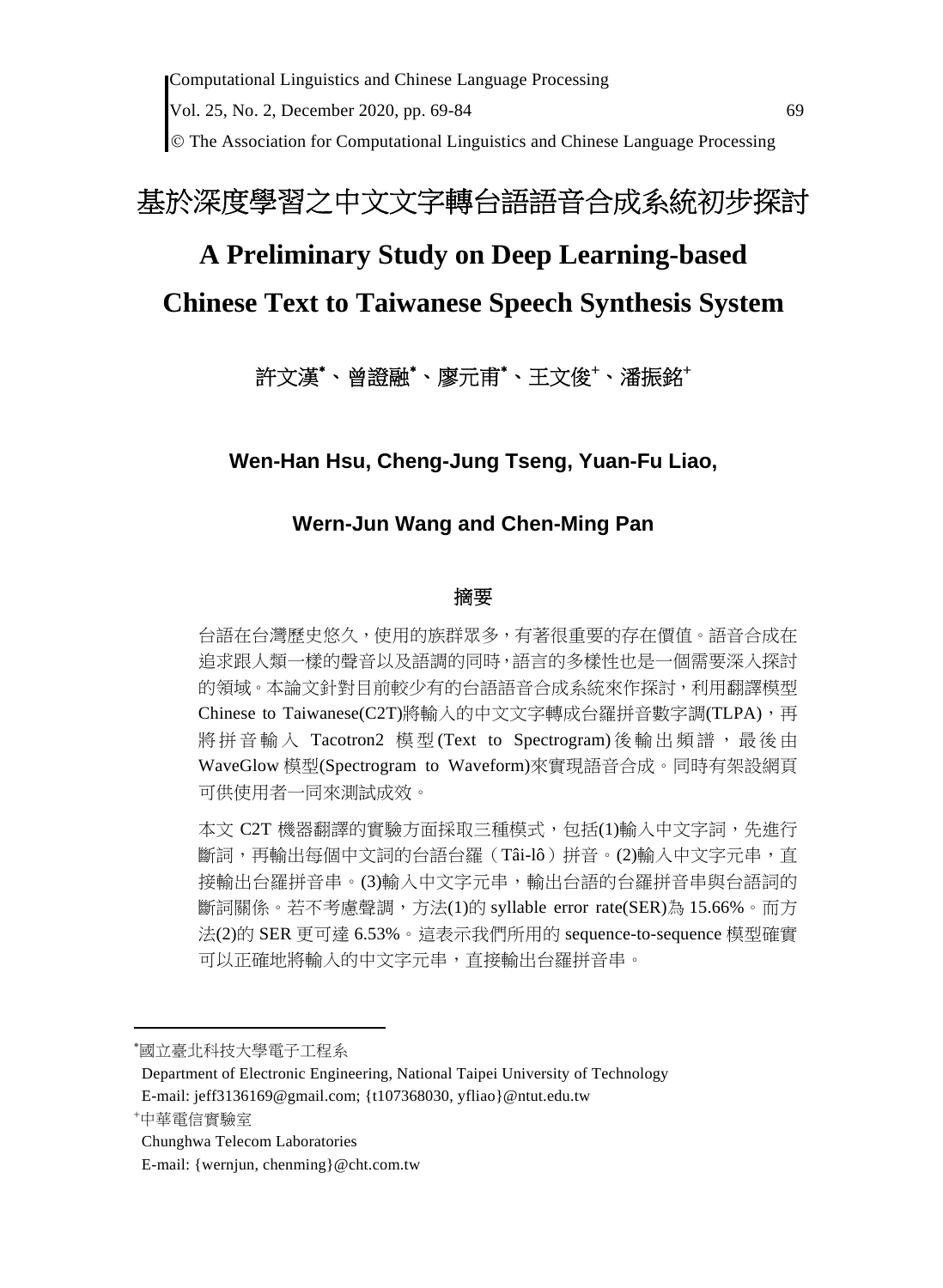在台語語音合成品質實驗方面,我們找了 20 位聽者,各聽取 15 句不同內容的 合成音檔後,以平均主觀意見進行評分(mean opinion score, MOS, 完全不像 人講話的聲音為 1 分,完全像真人講話聲音為 5 分)。總計收集到 300 個評分, 最後得到我們系統的 MOS 得分為 4.30 分。這表示我們所用的 Tacrtron2 與 WaveGlow 模型確實可以正確將台羅拼音串轉成台語語音。此外此系統的語音 合成速度為一秒可合成約 3.5 秒之音檔,的確可以達到即時語音合成的要求。

### **Abstract**

This paper focuses on the development and implementation of a Chinese Text-to-Taiwanese speech synthesis system. The proposed system combines three deep neural network-based modules including (1) a sequence-to-sequence-based Chinese characters to Taiwan Minnanyu Luomazi Pinyin (shortened to as Tâi-lô) machine translation (called C2T from now on), (2) a Tacotron2-based Tâi-lô pinyin to spectrogram and (3) a WaveGlow-based spectrogram to speech waveform synthesis subsystems.

Among them, the C2T module was trained using a Chinese-Taiwanese parallel corpus (iCorpus) and 9 dictionaries released by Academia Sinica and collected from internet, respectively. The Tacotron2 and Waveglow was tuned using a Taiwanese speech synthesis corpus (a female speaker, about 10 hours speech) recorded by Chunghwa Telecom Laboratories. At the same time, a demonstration Chinese Text-to-Taiwanese speech synthesis web page has also been implemented.

From the experimental results, it was found that (1) the best syllable error rate (SER) of 6.53% was achieved by the C2T module, (2) and the average MOS score of the whole speech synthesis system evaluated by 20 listeners gains 4.30. These results confirm that the effectiveness of integration of C2T, Tacrtron2 and WaveGlow models. In addition, the real-time factor of the whole system achieved 1/3.5.

**關鍵詞:**機器翻譯、臺灣閩南語羅馬字拼音、台語語音合成

**Keywords:** Machine Translation, Taiwanese Speech Synthesis, Tacotron2, Waveglow

### **1.** 緒論 **(Introduction)**

造成台語使用人口式微的原因很多,最早可追溯至民國 34 年,國民政府接管臺灣後極力 推行的「國語運動」,使得當時的學校禁止各省方言及原住民語,並嚴格推行「國語教 育」(李玟逸、李祐萱、周楚,2017)。時至今日,人民生活中大多說國語為主,導致現 代人熟悉台語的人數越來越少,尤其是年輕人,大部分懂的台語詞彙不多,講得也不甚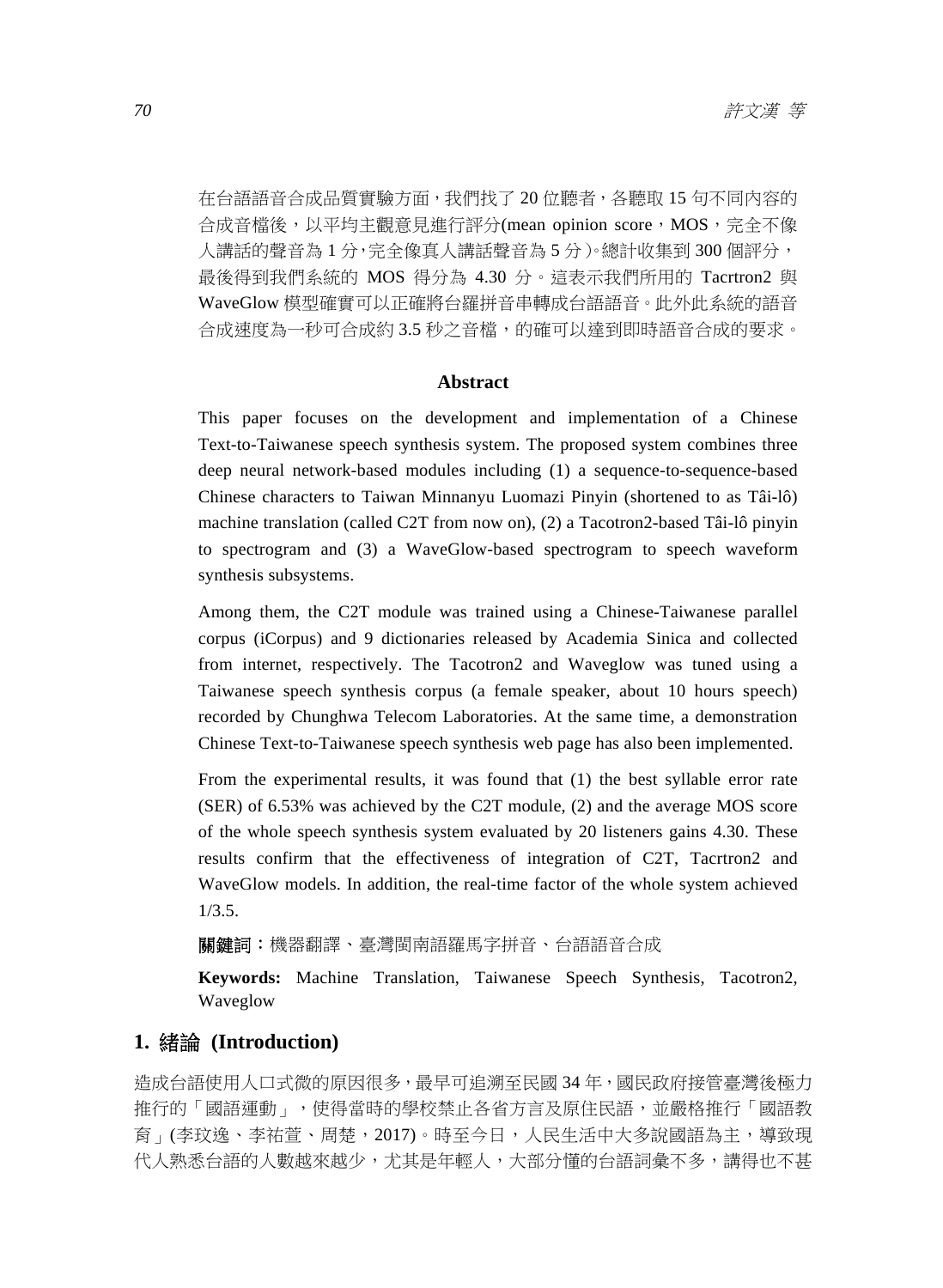流利。此外,台語語言的演進也慢慢地與生活脫節,常有一些新的時、事、物,例如"磐 石艦、討拍、滑鼠"等等,都不知道如何用台語來說,造成大家在用台語講話時,只好 常常夾雜國語。

針對台語現階段的困境,若能做出一套中文文字轉台語語音合成的機器翻譯系統, 讓使用者輸入中文文字後,能自動合成台語語音,就可以教大家如何講台語。讓使用者 對台語提起興趣,並加強台語在日常生活中的應用,進而活化台語。尤其若能同時顯示 教育部官方推薦的台羅拼音書寫系統,就能讓學生對台羅拼音有初步的認識及瞭解,進 而能直接書寫台語。建立起一套中文文字轉台語語音合成的機器翻譯系統,通常需要三 個模組,包括(1)將中文文字轉成以台羅(Tâi-lô)拼音表示的台語講法,(2)將台羅拼音 轉為台語合成語音參數,最後(3)將合成語音參數轉成實際台語合成音檔。其中,其中以 將中文文字轉成台羅拼音的機器翻譯模組最為重要,因為若翻譯的正確率不高,合成端 有再好的音色品質和合成速度都是徒勞。

較早期的機器翻譯方法,有基於規則的字對字機器翻譯(RBMT),基於範例的句對句 機器翻譯(EBMT),以及統計機器翻譯(SMT) ("機器翻譯," 2020)。詞對詞的規則法即為 將一個中文詞,依據規則與台華平行辭典,對照到一個台語拼音的翻譯法,適用於只注 重單詞的非完整句子之翻譯,但翻譯出來的台語文法可能不正確。句對句的範例法為一 整串中文句子對照到一整串台語的台羅拼音,可適用於句子的翻譯,也較能考慮文法差 異。但此法常需依賴語料庫中台華平行句子的多樣化和數量,如要翻譯從未出現於語料 庫中的句子,通常會較為困難。統計法目前為非限定領域機器翻譯中性能較佳的一種方 法,通過對大量的台華平行語料進行統計分析,構建統計翻譯模型並進行翻譯,已經可 以融合文句中語法等信息進一步提高翻譯的精確性。

例如,交大陳信宏(Kuo, Wang & Chen, 2004) (趙良基,2012),中興余明興(潘能煌、 余明興、許書豪,2011)與台大陳信希(Lin & Chen, 1999)等老師與都曾進行過中文文字轉 成台羅拼音機器翻譯的相關研究。其中,陳信希老師曾在 1999 年,就發展出一個基於辭 典翻譯,具有語音合成功能的 Mandarin to Taiwanese Min Nan Machine Translation System(目前已終止維護)。而且意傳科技也採用統計方法訓練出一套網頁版本的中文轉 台語機器翻譯<sup>1</sup>。不過,此種機器翻譯模組,還需要先有一個華文斷詞與 POS 剖析器(自 然語言剖析器,NLP parser),才能順利進行後續的機器翻譯程序。但 NLP parser 本身就 已經是一個難解的問題,而且通常會有大約 5%的分析錯誤(包括斷詞與 POS 標記)。若還 是使用此傳統兩階段架構,就會讓前級產生的錯誤,連帶導致後面的翻譯與語音合成錯 誤,而且後級只能接受,無法再加以挽救。

而近年來主流的機器翻譯方法為類神經網路機器翻譯(NMT),顧名思義使用類神經 網路(Neural Network)來做機器翻譯,其通常是基於 sequence-to-sequence 模型,使用 encoder-decoder 架構來學習輸入來源語言與輸出目標語言間的對應關係。NMT 尤其常使 用 CNN 或是 RNN,來學習自然語言這種具有時間順序的序列數據(Sequence Data)的關

  $^1$  鬥拍字,https://suisiann.ithuan.tw/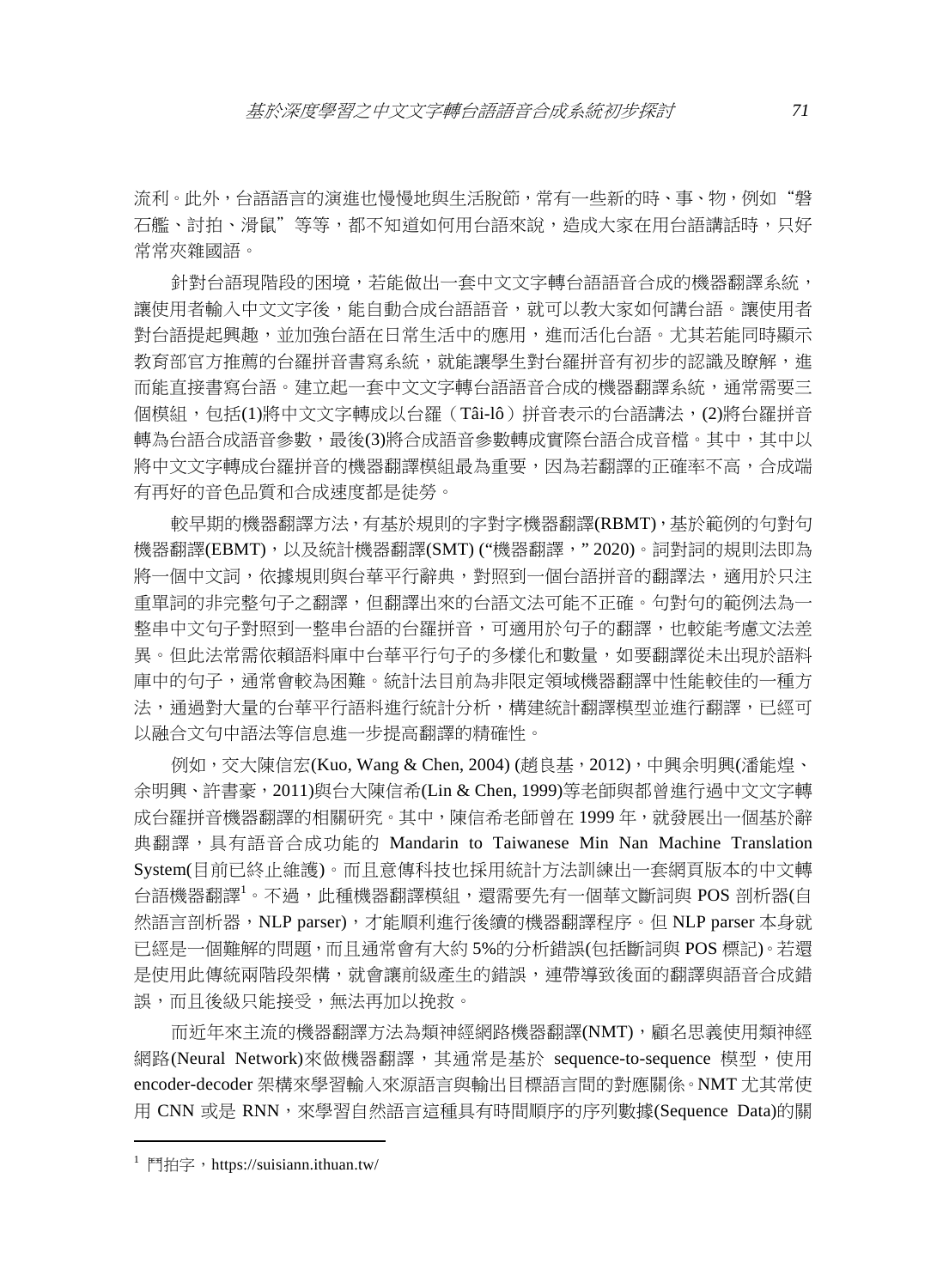係。例如給 encoder 端的 RNN 輸入一個來源語言的句子後,先利用 RNN 分析來源文字 的語意,編碼成一個能代表原語句的語意向量序列。再讓 decoder 端的 RNN,以目標語 言的語言模型知識,重新解譯該語意,輸出合乎目標語言架構的語句(Lee, 2019)。這樣 就可以讓翻譯結果同時符合詞彙、文法與語意。

另一方面,目前的主流語音合成,也幾乎都是基於類神經網路技術,尤其以 Google 提出的 Tacotron2+WaveNet Vocoder 較為出名。Tacotron2 可直接以類神經網路,進行文 脈訊息處理,建立一「文字」轉「Mel-Spectrogram」的 end-to-end 架構。WaveNet Vocoder 接著將「Mel-Spectrogram」轉成「Speech Waveform」。此 Vocoder 出現以後,語音合成 的音質就幾乎接近人聲。Tacotron2+WaveNet Vocoder 兩者的組合基本上就是目前的 State-of-the-Art 語音合成技術。但此處的 WaveNet Vocoder,是一個以 sample 為單位做 計算的序列式遞迴網路架構,sample 需要一個接著一個照前後順序產生。除計算量相當 大外,也不易平行化,導致語音生成速度非常慢,幾乎無法用一般的 GPU 設備達到 real-time 的效能要求。

因此,目前語音合成研究主要是要解決合成速度問題。例如 Wave-RNN 與 WaveGlow。 其中,NVIDIA 提出的 WaveGlow 跟 WaveNet 相比,可以避開遞迴網路架構計算量大, 且不易平行化的問題,合成所需時間比大幅減少,約為 1:400,若是合成約 10 秒以下的 語音,大幅減少的合成時間已經幾乎接近體感的即時合成,且其公開的平均意見得分 (MOS)測試也表明, WaveGlow 的音質也不遜於 WaveNet。

因此,基於以上討論,我們將使用 sequence-to-sequence + Tacotron2 + WaveGlow 等 模型來實現高品質且即時之台語語音合成。其架構為使用者輸入的中文文本透過 C2T (Ott, Edunov, Grangier & Auli, 2018)轉為台羅拼音,再透過 Tacotron2 (Shen *et al*., 2018) 將台羅拼音轉為頻譜,最後透過 WaveGlow (Prenger, Valle & Catanzaro, 2018)將頻譜合成 出台語語音,如圖 1 所示。



圖 *1.* 中文轉台語語音合成系統流程圖

*[Figure 1. Chinese text to Taiwanese speech synthesis system flow chart]*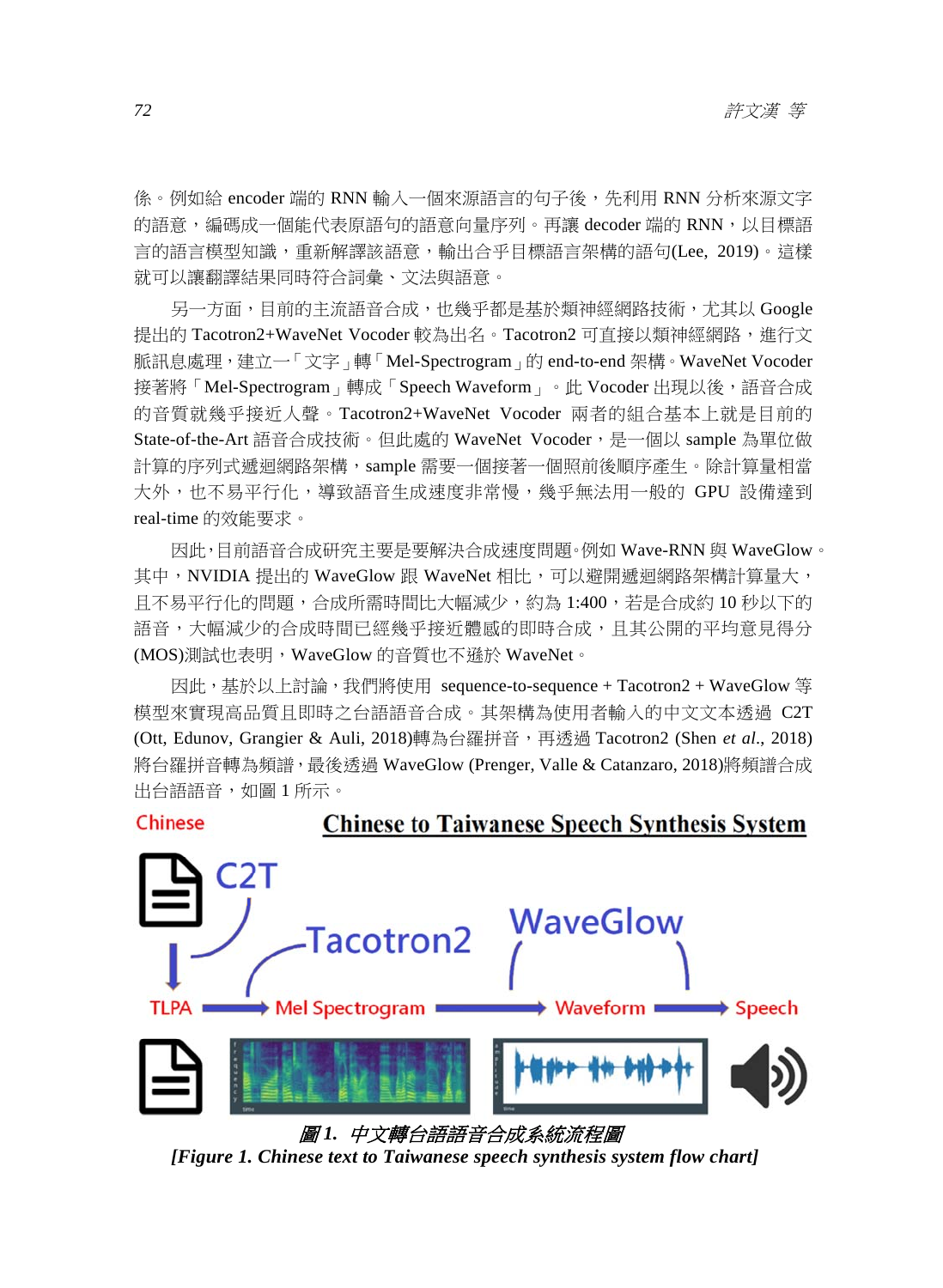為訓練此系統中的 C2T 模組,我們將利用中研院的 iCorpus 台華平行語料庫,與從 網路上收集的多本台華平行辭典(包含教育部閩南語常用詞辭典),並採用 sequence-to-sequence 深度類神經網路架構,讓模型去學習如何將中文文字,轉換成台羅 拼音。並利用中華電信錄製的單一語者台語語音合成語料庫,訓練 Tacotron2 與 Waveglow。 希望能盡可能地達到中文文字翻譯成台羅拼音的正確性,與合成台語語音的高度自然 度。

## **2.** 中文文字轉台語語音合成系統 **(Chinese text to Taiwanese speech synthesis system)**

此系統基於深度學習之語音合成技術,以實現高品質且即時之台語語音合成。以下將進 一步敘述 C2T,Tacotron2 和 WaveGlow 三個模型的實際作法。

### **2.1 Chinese to Taiwanese (C2T)**

本文中的 C2T 採用 Facebook AI 研究院發表的 fairseq (Ott *et al*., 2018)為架構進行訓練, 選用此法的原因為 fairseq 使用了比 RNN 效率和成果表現都更為優秀的 CNN 架構作為基 礎。RNN 相比 CNN 有以下幾項缺點,(1)RNN 的模型是時序的,在處理序列的信息時只 能逐項處理,不能並行操作,導致運行速度慢。(2)RNN 在處理較長的語句時,間格較遠 的詞很難去學到詞與詞之間的依賴關係,並不能很好地處理句子中的結構化等更複雜的 信息。(3) RNN 輸入多個單詞時,第一個單詞會經過 n 次單元的計算和非線性,但是最 後一個單詞只會經過 1 次。

相比之下,CNN 改善了以上問題,除了能夠並行處理數據,Position Embedding 時 輸入除了詞向量還加入位置向量,且 CNN 為層級結構,可顧慮到整段文句的每一個單 詞,較底層 CNN 捕捉間隔較近的詞之間的依賴關係,較高層 CNN 則捕捉間隔較遠的詞 之間的依賴關係。CNN 在 encoder 端,以 GLU 作為非線性單元,輸入與輸出相加後,才 輸入到下一層網絡中,在 decoder 端,有 multi-hop attention 機制,encoder 端的輸出進行 加權時,會考慮原始的輸入向量,在每一個卷積層都會進行 attention 的操作,使得模型 在得到下一個 attention 時,能夠考慮到之前的已經 attention 過的詞。從 IBM Research 發 表的研究論文"Comparative Study of CNN and RNN for Natural Language Processing" (Yin, Kann, Yu & Schütze, 2017), 也可以看出在處理句子配對的任務上, 比起 RNN 的 GRU, LSTM 等模型,CNN 擁有一定的優勢。

### **2.1.1** 語料及辭典 **(Corpus and Lexicon)**

要訓練一個 C2T 模型,必須先準備好台華平行語料以及台華平行辭典。本模型使用的語 料,為中研院資訊所陳孟彰老師計書內的 iCorpus,此語料庫收集 3266 篇新聞,共 83544 句。算標點符號,台語 504037 詞、1030671 字,華語 501202 詞、1028218 字。以下為 iCorpus 的部份文章内容,如圖 2 所示。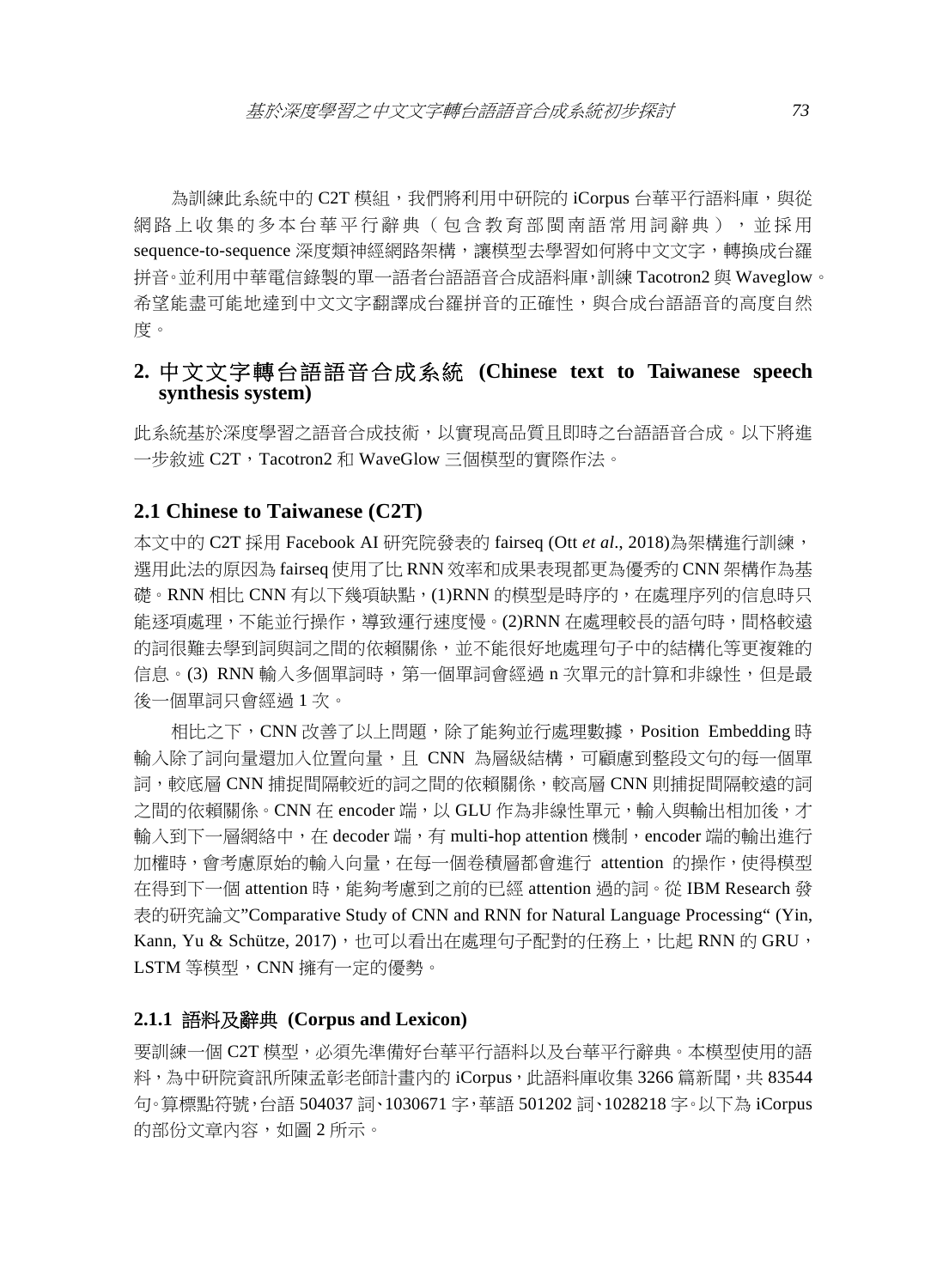| 在地 力量 企業 贊助 萬國 戲院 重生    | chai7-te7 lek8-liang7 khi3-giap8 chan3-chou7 Ban7-kok hi3-hng5 tiong5-seng      |
|-------------------------|---------------------------------------------------------------------------------|
| 012民視新聞報導               | $Q_1$ 2 Bin5-si7-sin-bun5-po3-to7                                               |
| 位於 大林鎮 的 萬國 戲院 曾經 風光一時, | ui7-ti7 Toa7-na5-tin3 e5 Ban7-kok hi3-hng5 chan-keng chhiann-iann7-chit8-si5 ,  |
| 隨著 產業 沒落 經濟 蕭條 人潮 散去,   | toe3-tioh8 san2-giap8 pang-pai7 keng-che3 chhin3-chhi7 jin5-tiau5 soann3-khi3 , |
| 最後 發生 火災 停業 二十多年 。      | siang7-boe2 hoat-seng hoe2-chai theng5-giap8 ji7-chap8-goa7-ni5 •               |
| 現在在當地人的努力規劃,            | chit-ma2 ti7 chai7-te7-lang5 e5 lou2-lek8 kui-oe7 ·                             |
| 企業的贊助加上電視台戲劇演出。         | khi3-giap8 e5 chan3-chou7 ka-siang7 tian7-si7-tai5 hi3-kiok8 ian2-chhut ·       |
| 配合 當時 的 時空 背景 場景 重建,    | phoe3-hap8 tong-si5 e5 si5-khong poe3-keng2 tiunn5-keng2 tiong5-kian3,          |
| 讓 萬國 戲院 彷彿 回到 風華 時代 。   | hou7 Ban7-kok hi3-hng5 na2-chhiunn7 tng2-kau3 hong-hoa5 si5-tai7 ·              |
|                         |                                                                                 |

# 圖 *2. iCorpus* 華台平行語料庫 *[Figure 2. iCorpus Chinese-TLPA parallel corpus]*

辭典方面,則是透過"ChhoeTaigi 找台語 "網站之台語字詞資料庫,蒐集到的 9 本不同台語辭典合併成的台華平行辭典,各辭典統計的華語詞數,如圖 3 所示。

| 台語辭典             | 詞數     |
|------------------|--------|
| 1. 台文華文線頂辭典      | 87670  |
| 2. 台日大辭典(台文譯本)   | 69552  |
| 3. Maryknoll台英辭典 | 55903  |
| 4. Embree台語辭典    | 36820  |
| 5. 教育部台語辭典       | 27487  |
| 6. 甘字典           | 24367  |
| 7. iTaigi華台辭典    | 8713   |
| 8. 台灣白話基礎語句      | 5301   |
| 9. 台灣植物名彙        | 1722   |
| 總共               | 317526 |

### 圖 *3.* 台語辭典華語詞數統計 *[Figure 3. statistics of number of lexicon words]*

因各個辭典由不同作者所撰寫,格式並非一致,為能在合成系統中使用,需要經過 多次校正,校正目的主要是將台語詞翻譯成華語詞,華語詞即為平常生活中口語的慣用 文字,檢查華語詞的意思與格式是否正確,並且與之對應的台羅拼音是否為一對一。台 羅拼音也需檢查,剔除多餘之意思或符號。最終可使用的台華詞條數 225965,華語詞條 數 88881,台語詞條數 153132。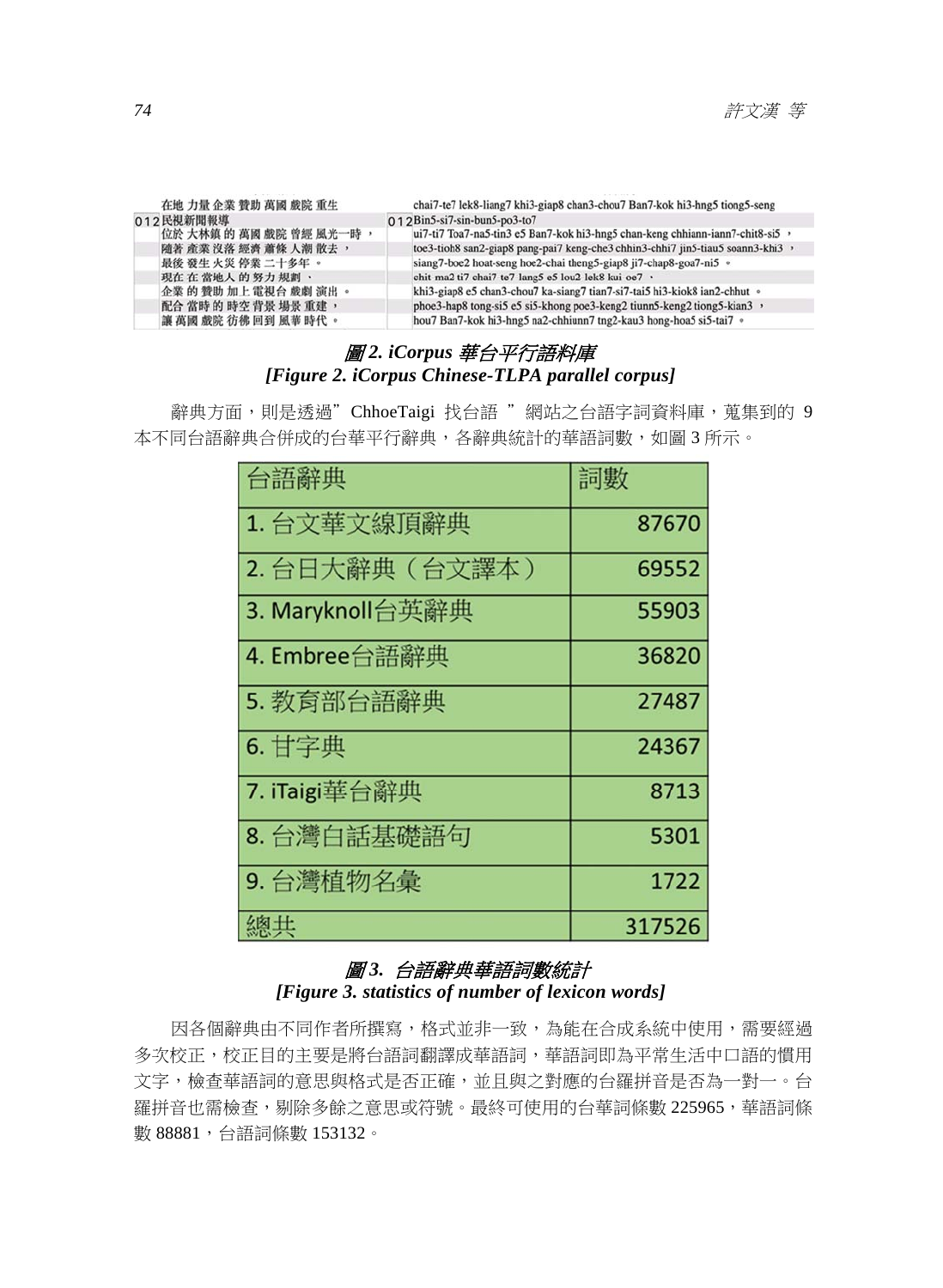### **2.1.2** 模型訓練 **(Model training)**

中文轉台羅拼音為一種機器翻譯,做法為將中文文字序列轉台羅拼音序列,利用基於 sequence-to-sequence 深度類神經網路架構,學習如何進行轉換。此 C2T 採用網路上開源 的 fairseq 架構(Ott *et al*., 2018)進行訓練,其包括一 encoder 前端與一 decoder 後端。前端 encoder 負責接收輸入中文文字序列,分析其語意並擷取出文脈資訊向量。後端 decoder 在文脈資訊向量之間加入 attention 之機制與 Convolutional Neural Network 之訓練模型下 每個 encoder 權重,利用一中文對應台語拼音平行語料庫(iCorpus),再加上台華平行辭典 進行訓練,以此得到最佳的轉譯台羅拼音序列,如圖 4 所示。



*[Figure 4. C2T seq-to-seq model]* 

### **2.2 Tacotron2**

此處模型訓練用之語料庫來源,為臺北科技大學和李江確台語文教基金會以及意傳科技 合作產製,為一有大學教育程度之 34 歲男性錄製,台語腔調偏漳州腔,音檔筆數 9625 筆,長度約 10.4 小時。Tacotron2 為一 end-to-end 方式做訓練與推論之模型,使用架構為 encoder-decoder + Location Sensitive Attention。做法為將翻譯宗成的台羅拼音輸入後,類 神經網路進行文本分析,把語法與語意轉成語言特徵參數,讓系統知道文本中哪些是詞, 哪些是句子,發什麼音,怎麼發音,發音時到哪應該停頓,停頓多長等等。語言特徵參 數接著送入韻律產生器來產生文本裡每個音節的對應韻律訊息,包含基頻軌跡,音量, 音長等,然後把說話的聲調,語氣,停頓方式,發音長短轉換成韻律參數(朱孝國,2005)。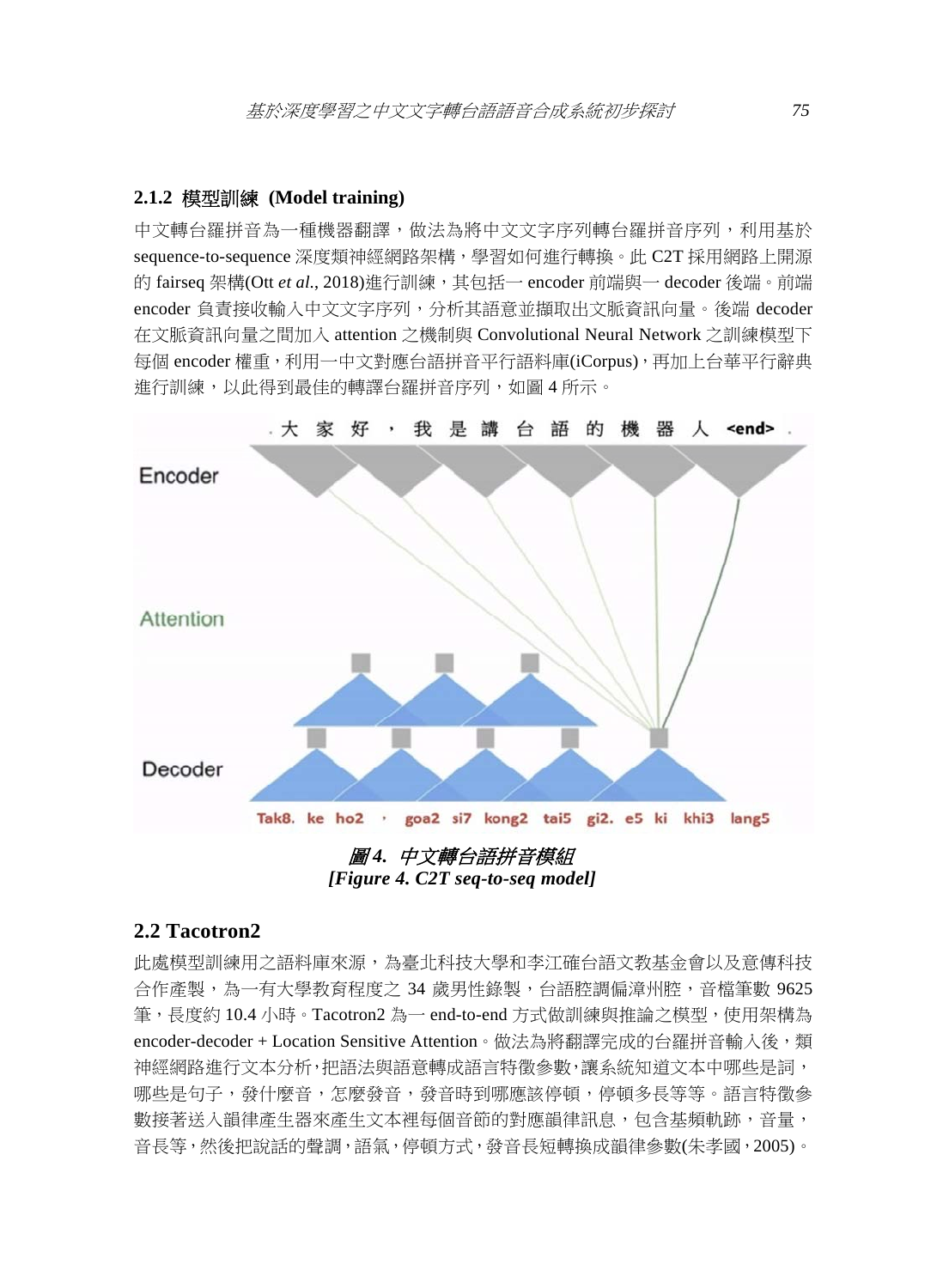

最後輸出梅爾頻譜圖,再經由對齊達成台羅拼音與頻譜一對一的對應,如圖 5 所示。

圖 *5. Tacotron2* 流程圖 *[Figure 5. Tacotron2 flow chart]* 

### **2.3 WaveGlow**

此處模型訓練用之語料庫來源同 Tacotron2,WaveGlow 是一種 flow-based generative networks,結合 Glow 和 WaveNet 的原理,透過輸入音檔與其生成之頻譜,僅使用單個 網路與單個損失函式進行訓練,生成一高斯分布 z,合成時只需透過 z 與頻譜就可即時 合成高品質語音,如圖 6 所示。



# 圖 *6. WaveGlow* 訓練及合成過程 *[Figure 6. WaveGlow process of synthesis and training]*

訓練時依據基於機率之 cost function 導引,多次利用函式轉換,逐步學習如何將真 實語音波形訊號 x 投射到一具高斯分佈之隱藏變數 z 的空間。並在訓練時限制 mapping 函式為可逆函式, WaveGlow 在生成波型圖時即可依據隱藏變數 z 空間取樣的結果,經 多次函式轉換,逐步轉換成真實語音波形訊號 x。最後根據需要發出的聲音從資料庫中 選擇出合適的聲學參數,然後根據在韻律模型中得到的韻律參數,透過語音合成演算法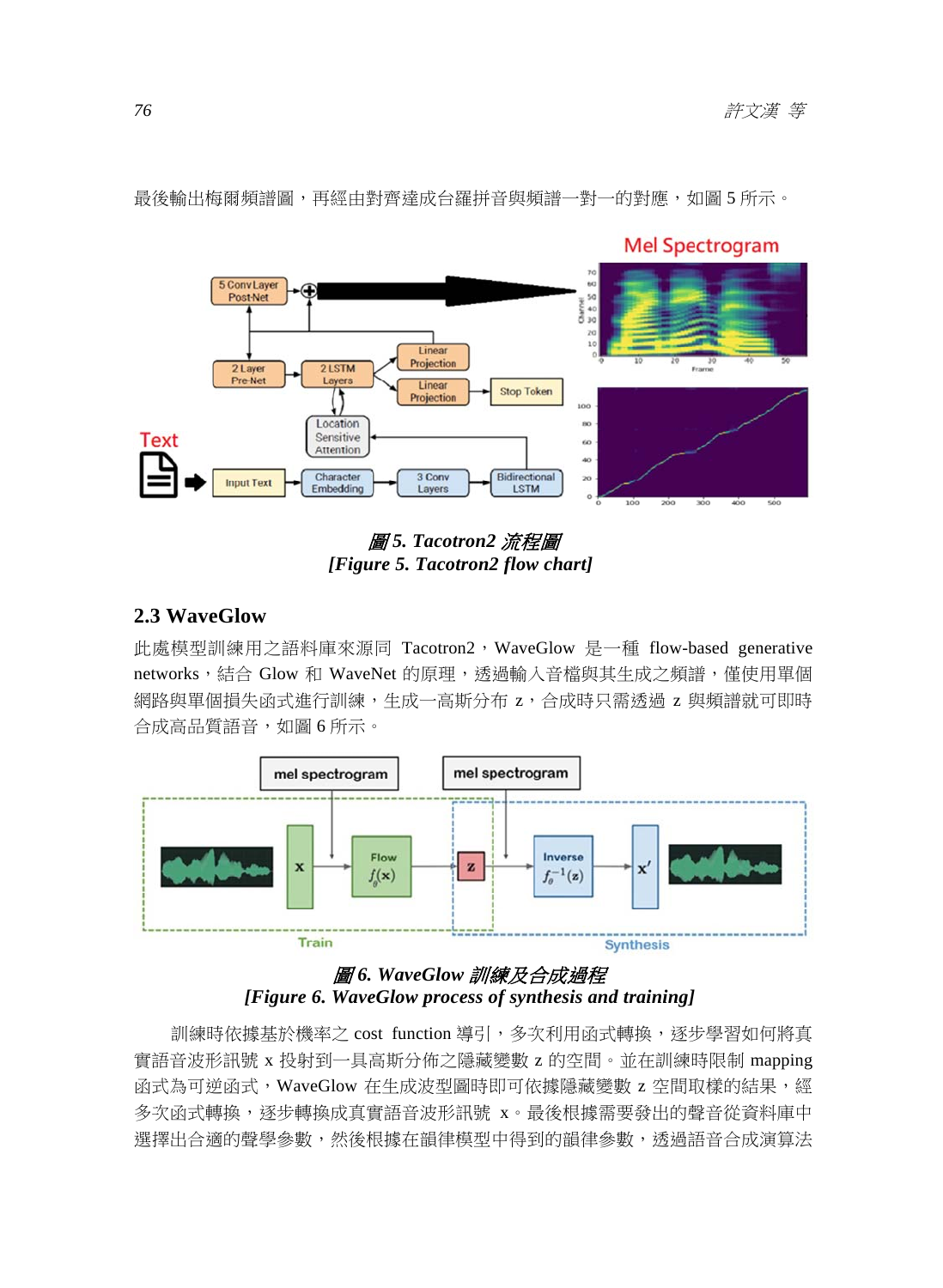產生語音(朱孝國,2005)。如圖 7 所示。



圖 *7. WaveGlow* 網路結構圖 *[Figure 7. WaveGlow network structure diagram]* 

## **3.** 中文文字轉台語語音合成雛形展示系統 **(Website of Chinese text to Taiwanese speech synthesis system)**

此基於深度學習之中文轉台語語音合成系統,已架設網頁版本以供使用,連結網址為 http://140.115.54.90:31810/。使用者輸入中文文字,按下合成按鈕就能撥放對應的台語語 音,並能一併顯示出翻譯過後的台羅拼音供使用者查詢,且設計了可輸入台羅拼音的欄 位讓擁有相關台羅知識的使用者可以鍵入不同的發音方式並合成語音。圖 8 展示為本文 之使用者介面。網頁之紅色分隔線上方使用本文之 C2T 機器翻譯,下方為作為比較用之 意傳科技統計法機器翻譯,合成端一律使用本文之 Tacotron2+WaveGlow。

其中,初步測試統計式機器翻譯後可以發現,統計式翻譯的結果較為接近中文文字 本身念法的音譯,亦即如果要翻譯出中文轉台語後正確的台羅拼音,應輸入台文為佳, 所謂台文即為中文轉為閩南語的另一種書寫表示形式。如中文的「現在是晚上八點」, 統計式機器翻譯結果為「hian7 tsai7 si7 mng2 siong7 peh4 tiam2 , 不是正確的台語發音, 而台文的「這馬是暗時八點」翻譯後的「tsit4 ma1 si7 am3 si5 peh4 tiam2」,才是正確的 台語發音。因此意傳科技此機器翻譯的「中文」轉台語翻譯,還是有所牽強。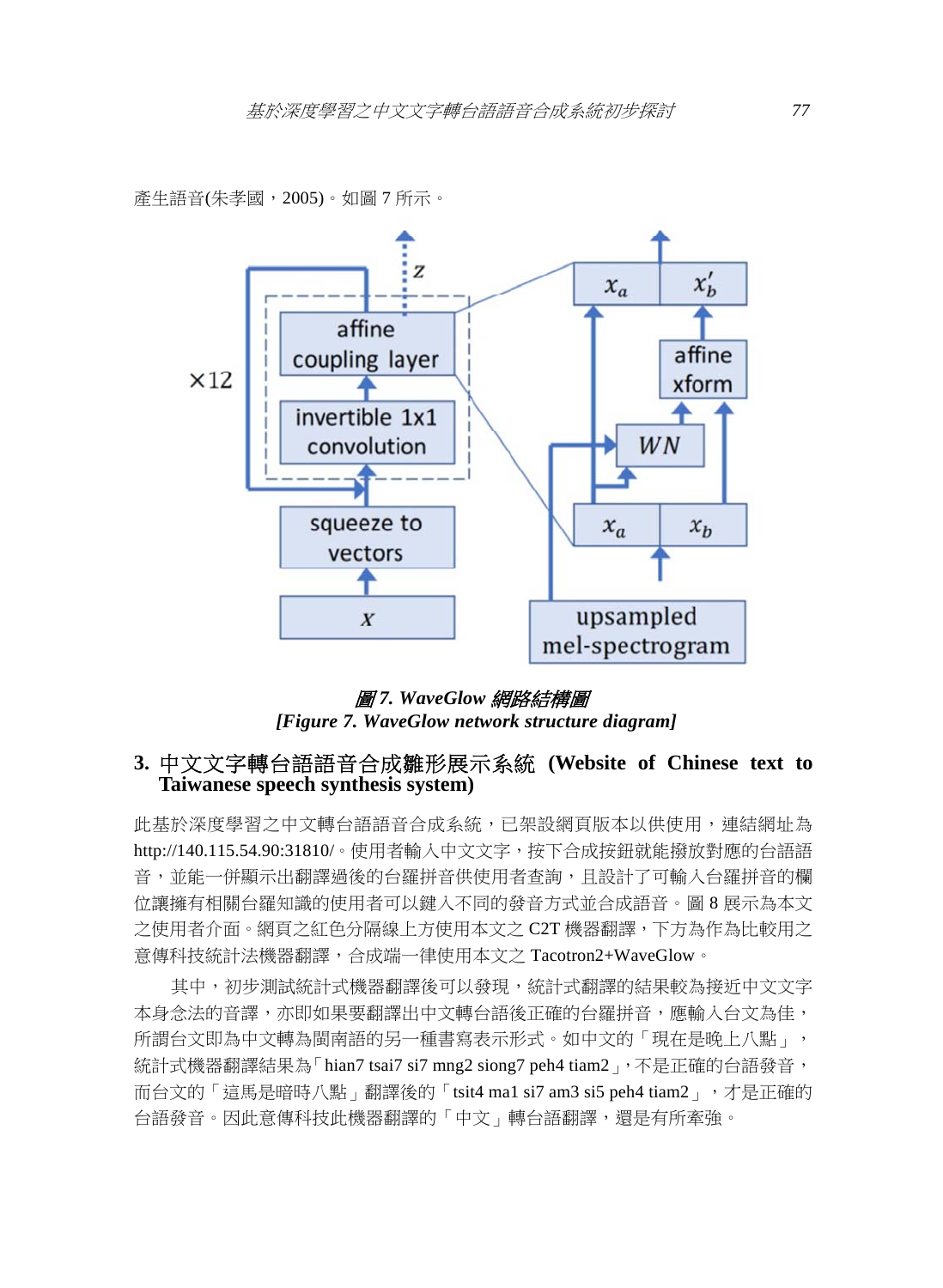

Yuan-Fu Liao, National Taipei University of Technology, yfliao@ntut.edu.tw

Update by Wen-Han Hsu (持續更新中...)

#### 2020/11/09 13:00 → 更新機器翻譯 Seq2Seq-based C2T



#### [Seq2Seq-based C2T]

Key in Chinese sentences (輸入中文字):

| 大家好,我是會說台語的機器人。                                             |                           |  |  |  |
|-------------------------------------------------------------|---------------------------|--|--|--|
| Show TLPA and speak Taiwanese (翻譯出台羅拼音並講台語)                 | Just show TLPA (僅翻譯出台羅拼音) |  |  |  |
| <b>TLPA display:</b>                                        |                           |  |  |  |
| tak8 ke1 ho2, gua2 si7 e7 kong2 tai5 gi2 e5 ki1 khi3 lang5. |                           |  |  |  |
| Finish!                                                     |                           |  |  |  |
| Synthesized speech:                                         |                           |  |  |  |
| 0:03 / 0:03                                                 |                           |  |  |  |

### 圖 *8.* 中文轉台語語音合成系統網頁

*[Figure 8. Website of Chinese text to Taiwanese speech synthesis system]* 

# **4.** 實驗 **(Experiment)**

# **4.1 C2T**效能實驗 **(C2T efficacy experiment)**

本文之 C2T 模型分別以三種運行模式進行效果測試。模式一為中文句子透過斷詞後,判 斷各個詞之詞性,再將各詞轉為台羅拼音,因此可以得到斷詞後含詞性之台羅拼音,如 表 1 所示;模式二為將整句中文句子直接轉換為台羅拼音,如表 2 所示;模式三為將整 句中文句子直接轉換為台羅拼音,同時學習台語之斷句規則,如表 3 所示。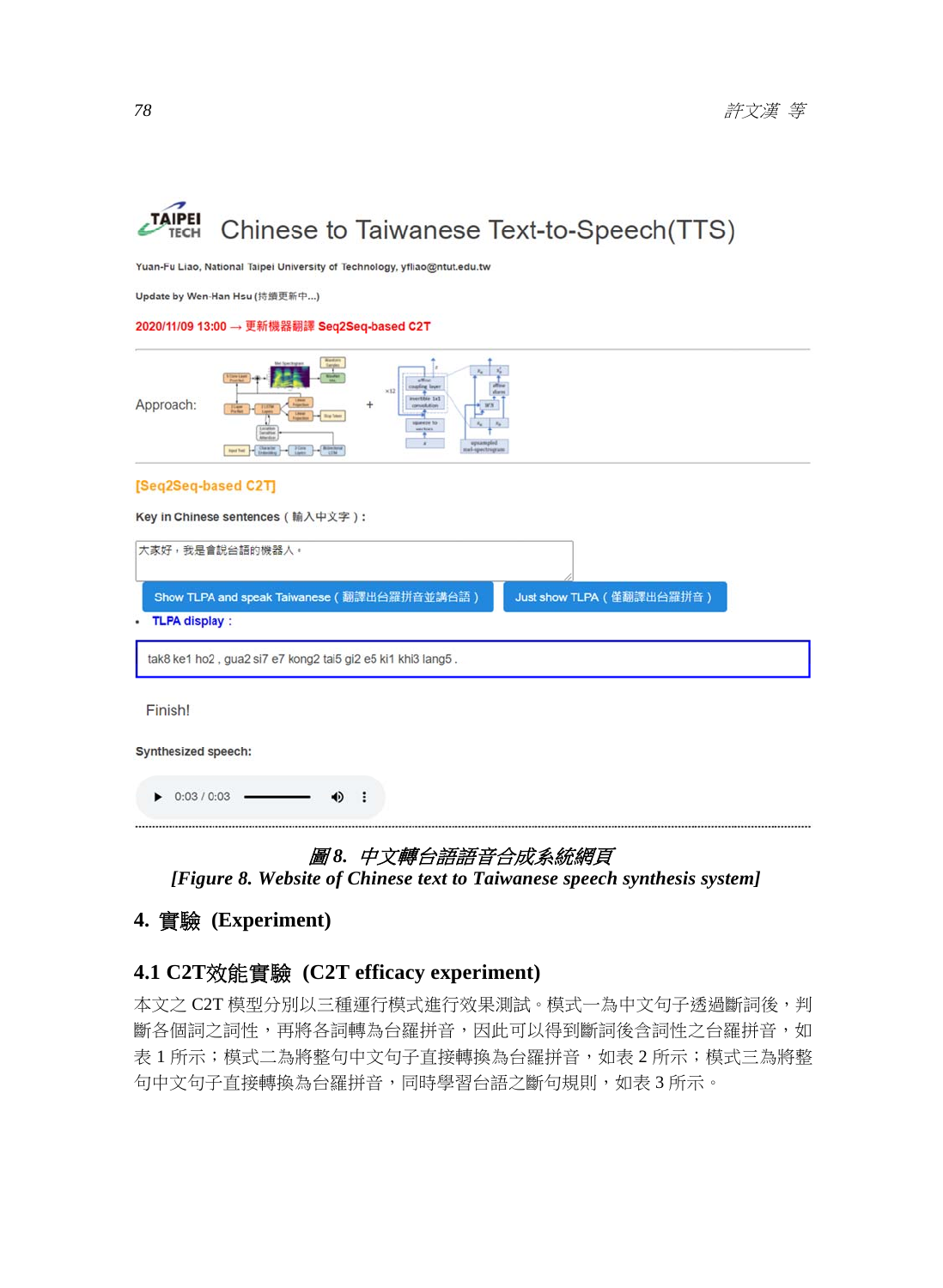# 表 *1.* 中文轉台羅拼音*^*斷詞*/*詞性

### *[Table 1. Chinese to TLPA^Hyphenation/ Part of speech]*

| 中文句子           | 傅達仁今將執行安樂死,卻突然爆出自己 20 年前遭緯來體育台封殺,他<br>不懂自己哪裡得罪到電視台。                                                                                                                                                                                                                                                                                                                                                                                                          |
|----------------|--------------------------------------------------------------------------------------------------------------------------------------------------------------------------------------------------------------------------------------------------------------------------------------------------------------------------------------------------------------------------------------------------------------------------------------------------------------|
| 斷詞             | 今將<br>年<br>卻<br>執行<br>安樂死 ,<br>突然<br>爆出<br>傅達仁<br>自己<br>20<br>緯來 體育台 封殺<br>,他 不懂<br>哪裡<br>自己。<br>得罪到<br>前 遭<br>電視台。                                                                                                                                                                                                                                                                                                                                          |
| 詞性             | Nh<br>Nd<br>COMMACATEGORY D<br>VJ<br>Neu<br>- D<br>VC.<br>- Na<br>D<br>Nh.<br>Nh<br>Nf<br>VC COMMACATEGORY<br>Ng<br>P<br>N <sub>b</sub><br>Na N<br>Nh.<br>VK.<br>D<br>Nc<br><b>PERIODCATEGORY</b><br><b>Ncd</b><br>VI                                                                                                                                                                                                                                        |
| 台羅拼音^<br>斷詞/詞性 | poo3^B/Nb tat8^I/Nb jin5^E/Nb kim1^S/Nd tsiong3^S/D tsip4^B/VC<br>hing5^E/VC an^B/Na lok8^I/Na si2^E/Na, khiok^S/D tut8^B/D jian5^E/D<br>pok8^B/VJ chhut^E/VJ ka^B/Nh ki7^E/Nh ji7^B/Neu tsap8^E/Neu ni5^S/Nf<br>tsing5^S/Ng cho^S/P hu7i^B/Nb la5i^E/Nb the2^B/Na iok8^I/Na tai5^E/Na<br>hong^B/VC sat^E/VC, i^S/Nh bo5^S/D tong2^S/VK ka^B/Nh ki7^E/Nh<br>to2^B/Ncd ui7^E/Ncd tioh8^B/VJ choe7^I/VJ kau3^E/VJ tian7^B/Nc si7^I/Nc<br>tai5 $^{\circ}$ E/Nc. |

# 表 *2.* 中文轉台羅拼音

*[Table 2. Chinese to TLPA]* 

| 中文句子   中央流行疫情指揮中心,今日表示,國內無新增確診個案。                                                                                            |
|------------------------------------------------------------------------------------------------------------------------------|
| 台羅拼音   Tiong iang liu5 heng5 ek8 cheng5 chi2 hui tiong sim, kin a2 jit8 piau2 si7, kok<br>lai7 bo5 sin cheng7 chin2 ko3 an3. |

# 表 *3.* 中文轉台語詞 *[Table 3. Chinese to words of TLPA]*

|     | 中文句子   里長的言論在 PTT 引發熱議許多網友紛紛留言。                                             |  |  |  |  |  |
|-----|-----------------------------------------------------------------------------|--|--|--|--|--|
| 台語詞 | li2-tiunn2-e5 gian5-lun7 ti7 PTT in2-huat4 jiat8-gi7 tsiann5-tse7 bang7-iu2 |  |  |  |  |  |
|     | $hun1-ue7$ .                                                                |  |  |  |  |  |

為測試以上三種 C2T 模式的效能,我們以 iCorpus 台華平行語料與辭典進行測試。 實驗資料庫包括 iCorpus(78821 句)與台華辭典合集(225965 詞條),並切分成三個子集, 包括 Train 90%, Valid 5%, Test 5%。系統效能則以 Perplexity, 及 Word error rate(WER) 來衡量結果。考慮聲調的情況下,模式一到模式三的 WER 分別為 25.265%,7.102%以 及 9.211%。不考慮聲調的情況下, 模式一到模式三的 WER 分別為 18.660%, 6.530%以 及 8.699%。綜上數據得知,模式二由中文句子直接轉換為台羅拼音的效果最佳,如圖 9 所示。因此本文之 C2T 最終採用將中文直接轉換為台羅拼音的轉換法,以利接下來的台 語語音合成工作。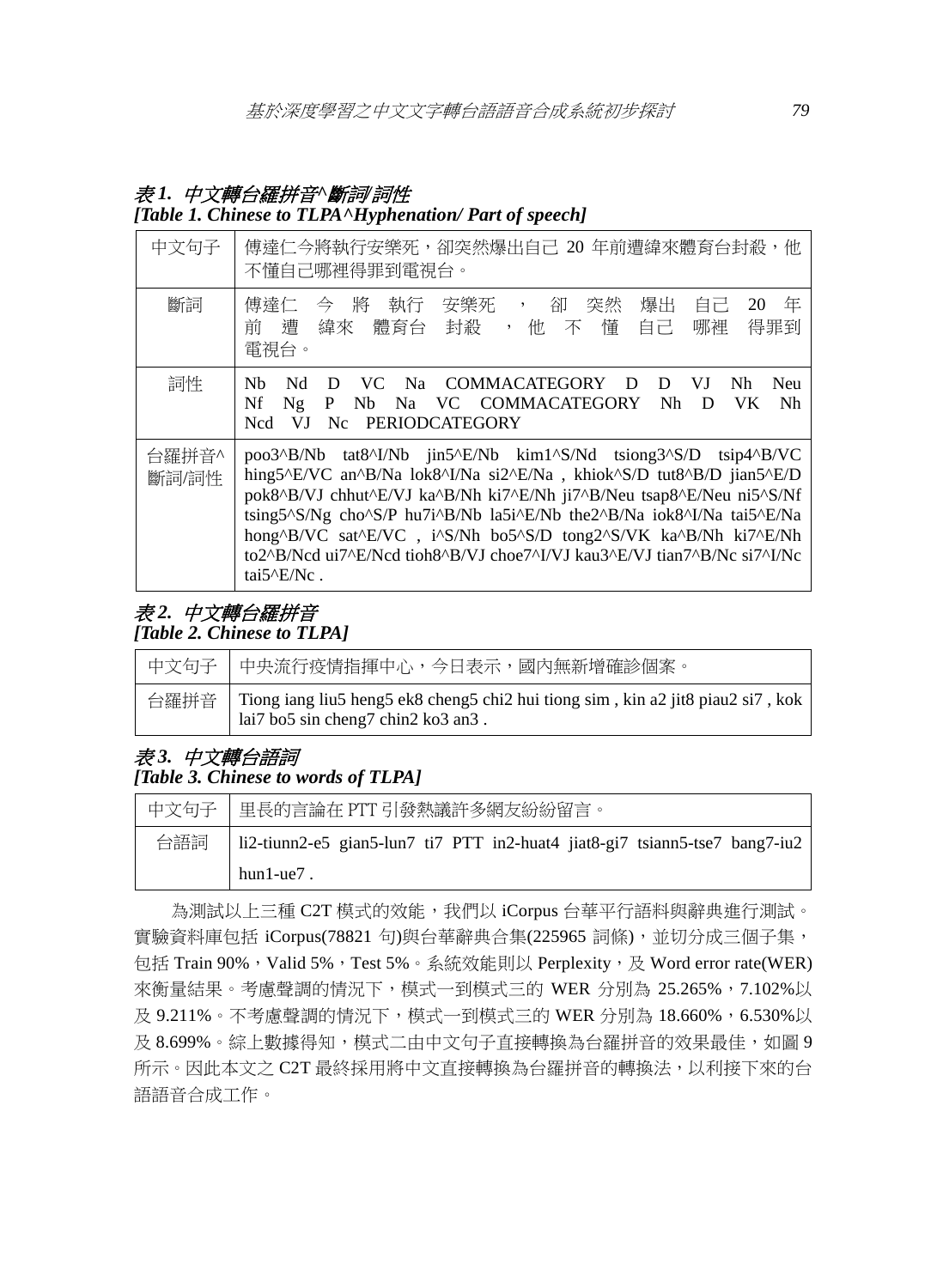

圖 *9. C2T* 錯誤率比較 *[Figure 9. C2T Syllable-level WER]* 

# **4.2 Tacotron2+WaveGlow**合成語音品質實驗 **(Tacotron2+WaveGlow synthesized speech quality experiment)**

將事先準備好的 15 句合成音檔放上 Google 表單,並開放一般人對每個句子單獨進行評 分。忽略語音內容翻譯錯誤或是語意不順等因素,僅根據聽到的「品質」評分 1.0 到 5.0 分。最低分為 1.0 分 為最接近機器人講話的聲音;最高分為 5.0 分 為最接近真人講話的 聲音。評分到小數點後一位。開放評分時間約兩天,截止時有 20 位聽者評分。表 4 之 S1 到 S15 代表 15 句中文語句內容,為了不讓翻譯錯誤或是語意不通順等因素影響聽者 對音檔品質的評分,所有句子皆有透過人工校正台羅拼音,且適當的加入斷詞標記使句 子整體語氣通順,讓聽者可專心針對音檔「品質」評分。實驗最終結果之盒鬚圖如圖 10 所示。

總共 300 筆評分資料,最終平均意見得分(mean opinion score, MOS)約為 4.30 分。 此實驗所使用之 15 個音檔皆由系統雛型展示網頁合成,由此高得分可知本文所用的 Tacrtron2 與 WaveGlow 模型確實可以正確合成出接近真人聲音之台語語音。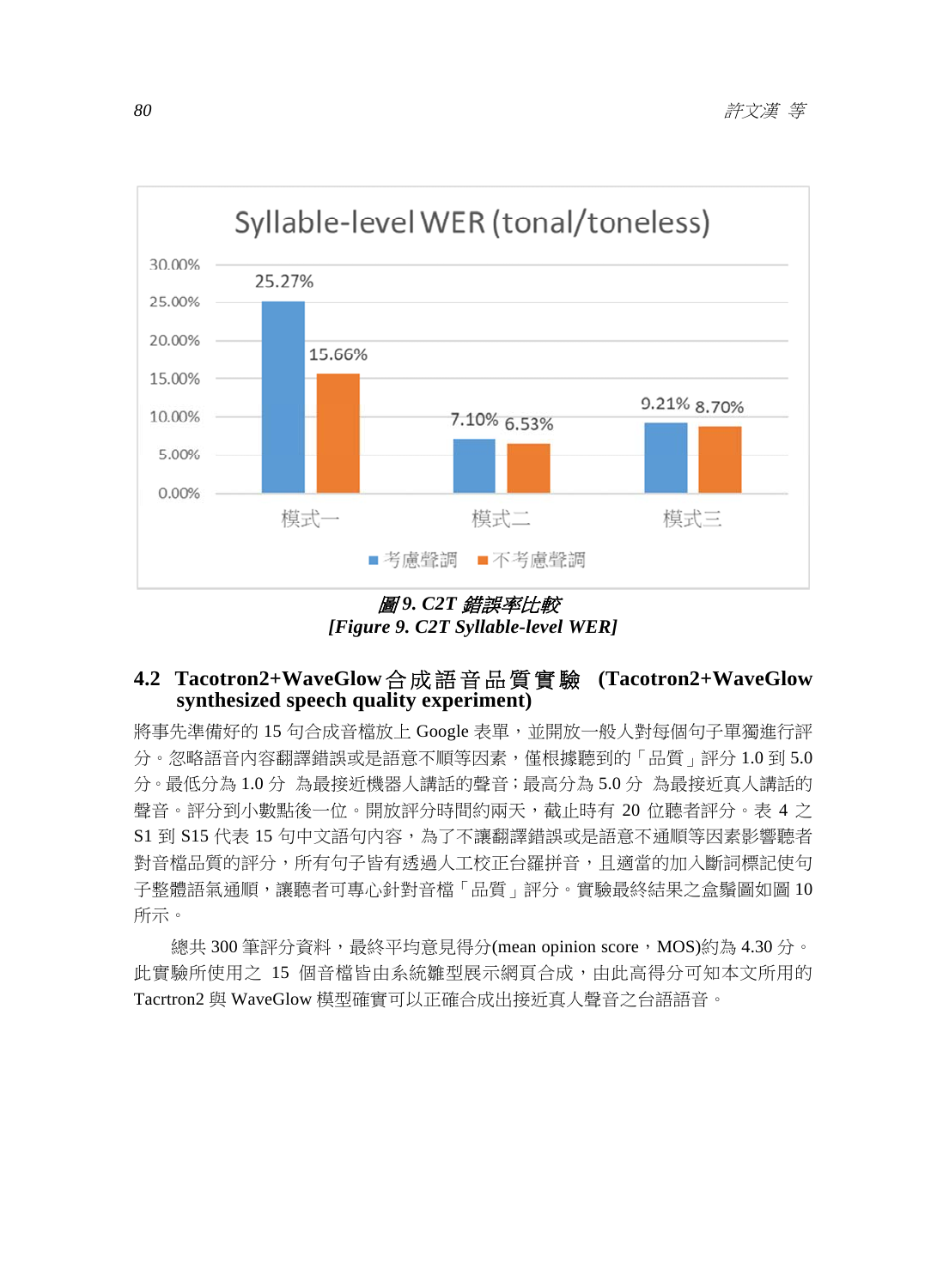# 表 *4.* 測試中文語句內容

### *[Table 4. Chinese sentence content for experiment]*

| S1              | 大家好,我是會說台語的機器人                              |
|-----------------|---------------------------------------------|
| S <sub>2</sub>  | 請根據聽到聲音的音質打分數                               |
| S <sub>3</sub>  | 今天一早起來,天氣就非常炎熱                              |
| S4              | 一千兩百三十四萬五千六百七十九點零一美元                        |
| S <sub>5</sub>  | 韓國瑜是台灣歷史上,第一位被罷免的縣市首長                       |
| S <sub>6</sub>  | 武漢肺炎的出現,讓全世界的人都開始戴口罩                        |
| S7              | 現在是晚上八點,有一些老人應該想睡了                          |
| S8              | 歐美國家如:美國、加拿大、德國、法國、英國、西班牙、瑞典、瑞士、挪威、芬<br>蘭等等 |
| S <sub>9</sub>  | 這個猴死囝仔,竟然偷恁爸的錢去買那個垃圾                        |
| S <sub>10</sub> | 吃予肥肥,裝予錘錘,裝予水水,等領薪水                         |
| S <sub>11</sub> | 昨天地震時,我們家的花瓶掉下來摔破了                          |
| S <sub>12</sub> | 龜笑鱉無尾,鱉笑龜粗皮                                 |
| S <sub>13</sub> | 歡迎光臨,請問有幾位                                  |
| S <sub>14</sub> | 有颱風從太平洋來的時候,中央山脈常常幫台灣的西部擋去很多災情              |
| S15             | 謝謝你付出寶貴的時間,參加這次的調查                          |



圖 *10.* 合成語音品質實驗結果盒鬚圖 *[Figure 10. Box-plot of experimental results]*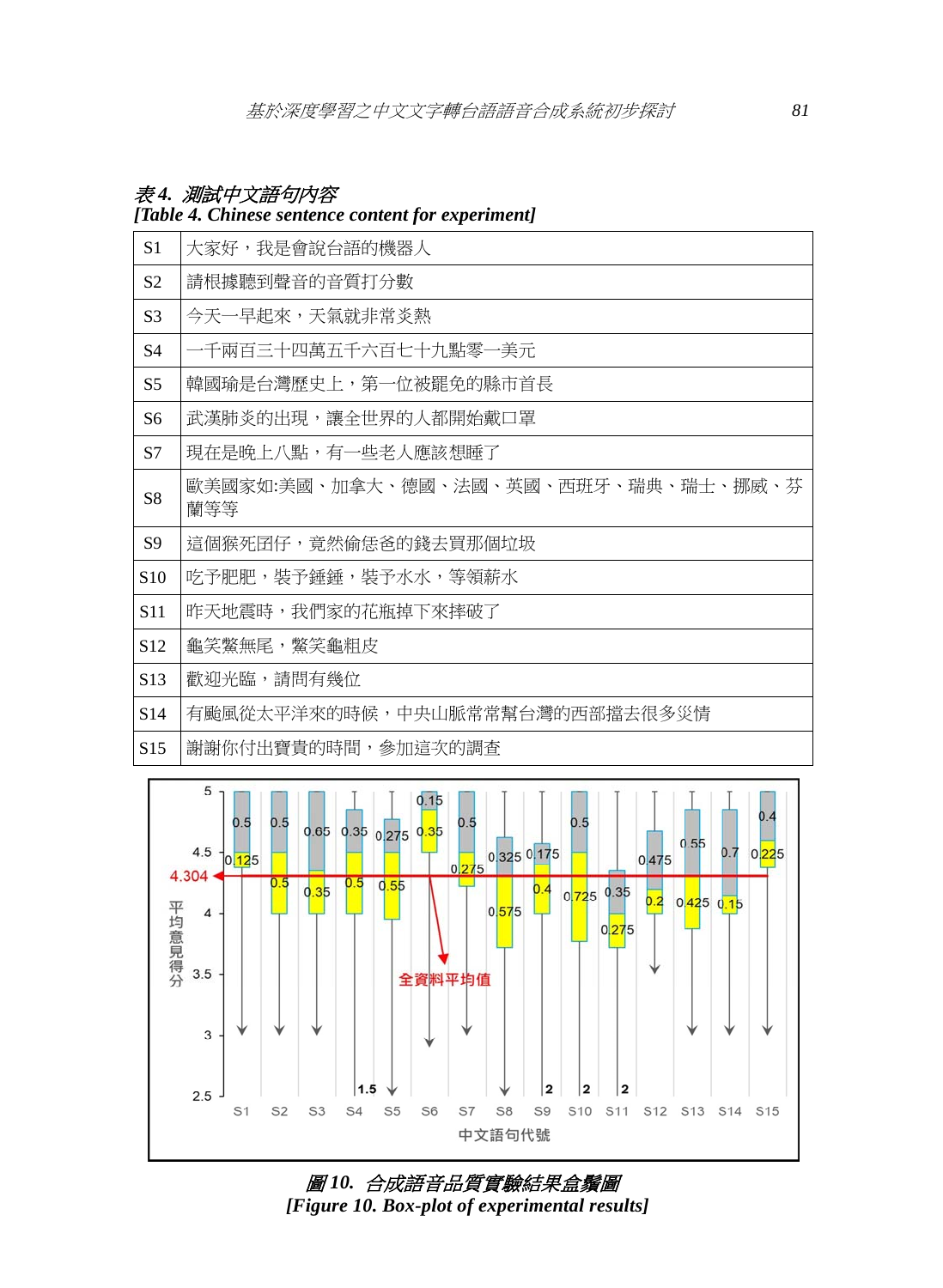# **4.3 WaveGlow**語音合成速度實驗 **(WaveGlow speech synthesis speed experiment)**

選用 WaveGlow 當作合成端的好處在於即時的語音合成速度,表 5 為一個簡單的 WaveGlow 合成音檔的速度實驗,時間的單位為秒。

| [Table 5. WaveGlow synthesis speed experiment] |           |  |       |      |      |  |  |
|------------------------------------------------|-----------|--|-------|------|------|--|--|
| 音檔長度                                           | 5.83 4.25 |  | 17.48 | 3.96 | 9.16 |  |  |

合成花費時間 1.90 1.22 1.83 1.08 2.74

表 *5. WaveGlow* 合成速度實驗

由表 5 可以得知,本文中的 WaveGlow 一秒約可合成 3.5 秒的音檔,相比原始合成 速度非常緩慢的 WaveNet,已經可以達到即時合成的效益。

# **5.** 結論**(Conclusion)**

我們提出的 C2T 機器翻譯,最好的 CER 值為 6.53%。表示 sequence-to-sequence 模型確 實可以將輸入的中文文本,翻譯成正確的台羅拼音串。台語語音合成的 MOS 得分為 4.30 分,表示 Tacrtron2+WaveGlow 模型確實可以正確將台羅拼音串轉成台語語音。且系統的 語音合成速度為一秒可合成約 3.5 秒之音檔,達到即時語音合成的要求。由以上實驗結 果可以驗證我們中文文字轉台語語音的初步作法,確實有得到一定成效。未來將繼續增 加台華平行辭典以及台語語料,進一步改善 C2T 的正確率,與合成語音的自然度。

### 致謝**(Acknowledgements)**

感謝中華電信研究院對於本論文提供的資源與協助。This work is supported partially by 中華電信 under the project "基於深度學習之台語語音合成『文字-聲學參數模型』", Taiwan's Ministry of Education under the project "教育部閩南語語音語料庫建置計劃" and partially by Ministry of Science and Technology under the contract number 107-2221-E-027-102, 107-2911-I- 027-501, 107-3011-F-027-003, 108-2221-E-027-067 and 109- 2221-E-027-108.

# 參考文獻 **(References)**

- Kuo, W.-C., Wang, Y.-R., & Chen, S.-H. (2004). A MODEL-BASED TONE LABELING METHOD FOR MIN-NAN/TAIWANESE SPEECH. In *Proceddings of IEEE International Conference on Acoustics, Speech, and Signal Processing 2004*, 505-508. doi: 10.1109/ICASSP.2004.1326033
- Lin, C.-J. & Chen, H.-H. (1999). A Mandarin to Taiwanese Min Nan Machine Translation System with Speech Synthesis of Taiwanese Min Nan. *Int. J. Comput. Linguist. Chinese Lang. Process*., *4*(1), 59-84.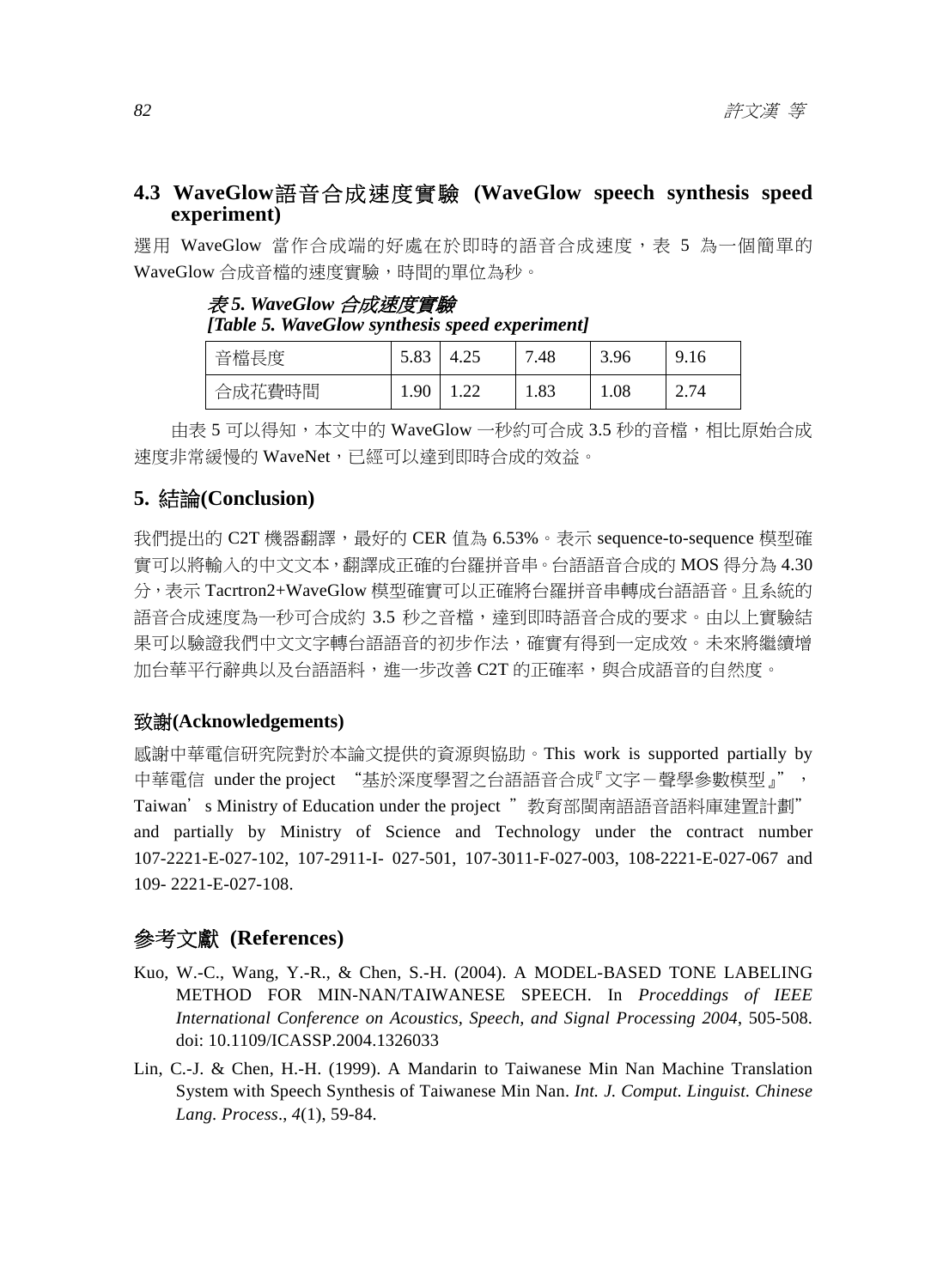- Ott, M., Edunov, S., Grangier, D., & Auli, M. (2018). Scaling Neural Machine Translation. In arXiv preprint arxiv: 1806.00187
- Prenger, R., Valle, R., & Catanzaro, B. (2018). WaveGlow: A Flow-based Generative Network for Speech Synthesis. In arXiv preprint arxiv: 1811.00002
- Shen, J., Pang, R., Weiss, R. J., Schuster, M., Jaitly, N., Yang, Z., …Wu, Y. (2018). Natural TTS Synthesis By Conditioning Wavenet On Mel Spectrogram Predictions. In arXiv preprint arxiv: 1712.05884
- Yin, W., Kann, K., Yu, M., & Schutze, H. (2017). Comparative Study of CNN and RNN for Natural Language Processing. In arXiv preprint arXiv:1702.01923.
- Lee, M. (2019 年 6 月 17 日)。淺談神經機器翻譯 & 用 Transformer 與 TensorFlow 2 英 翻 中 【 部 落 格 文 字 資 料 】. 取 自 https://leemeng.tw/neural-machine-translation-with-transformer-and-tensorflow2.html [Lee, M. (2019, June 17). Talk about neural machine translation & Using Transformer and TensorFlow 2 translates English into Chinese. [Web blog message]. Retrieved from https://leemeng.tw/neural-machine-translation-with-transformer-and-tensorflow2.html
- 朱孝國(2005 年 4 月 28 日)。語音合成 Speech Synthesize Note [部落格文字資料]。取自 https://irw.ncut.edu.tw/peterju/speech.html#categories [Chu, H.-K. (2005, April 28). 語 音合成 Speech Synthesize Note [Web blog message]. Retrieved from https://irw.ncut.edu.tw/peterju/speech.html#categories]
- 李玟逸、李祐萱、周楚(2017 年 3 月 31 日)。年輕人不諳台語 語言傳承不能等【部落格 文字資料】。取自 http://shuj.shu.edu.tw/blog/2017/03/31/年輕人不諳台語-語言傳承 不能等/。[Wen-Yi Li, You-Shiuan Li, Chu Jou. (2017, March 31). Young people do not know Taiwanese. Language inheritance cannot wait. [Web blog message]. Retrieved from http://shuj.shu.edu.tw/blog/2017/03/31/年輕人不諳台語-語言傳承不能等/
- 趙良基 (2012) 。 台語 語 音 合 成 技 術 之 研 究 ( 碩 士 論 文 ) 。 取 自 http://140.113.39.130/cgi-bin/gs32/tugsweb.cgi?o=dnctucdr&s=id=%22GT070060254% 22.&searchmode=basic [Chao,L.-J. (2020). *The Research of Speech Synthesis Technology for Taiwanese (Master* ' *s thesis*). Retrieved from http://140.113.39.130/cgi-bin/gs32/tugsweb.cgi?o=dnctucdr&s=id=%22GT070060254% 22.&searchmode=basic]
- 潘能煌、余明興、許書豪(2011)。中文文句轉台語語音系統之連音變調預估模組。資訊 科技國際期刊, 5(1), 118-128。[Pan, N.-H., Yu, M.-S., & Shiu, S.-H. (20110. A Tone Sandhi Prediction Module for Chinese to Taiwanese Text-to-Speech Systems. *Int. J. Adv. Inf. Technol*., *5*(1), 118-128.
- 機器翻譯(2020年9月17日)。In Wikipedia, the free encyclopedia. Retrieved November 10, 2020, from https://zh.wikipedia.org/wiki/ 机器翻译 [Machine Translation (2020, September 17). In Wikipedia, the free encyclopedia. Retrieved November 10, 2020, from https://zh.wikipedia.org/wiki/机器翻译]